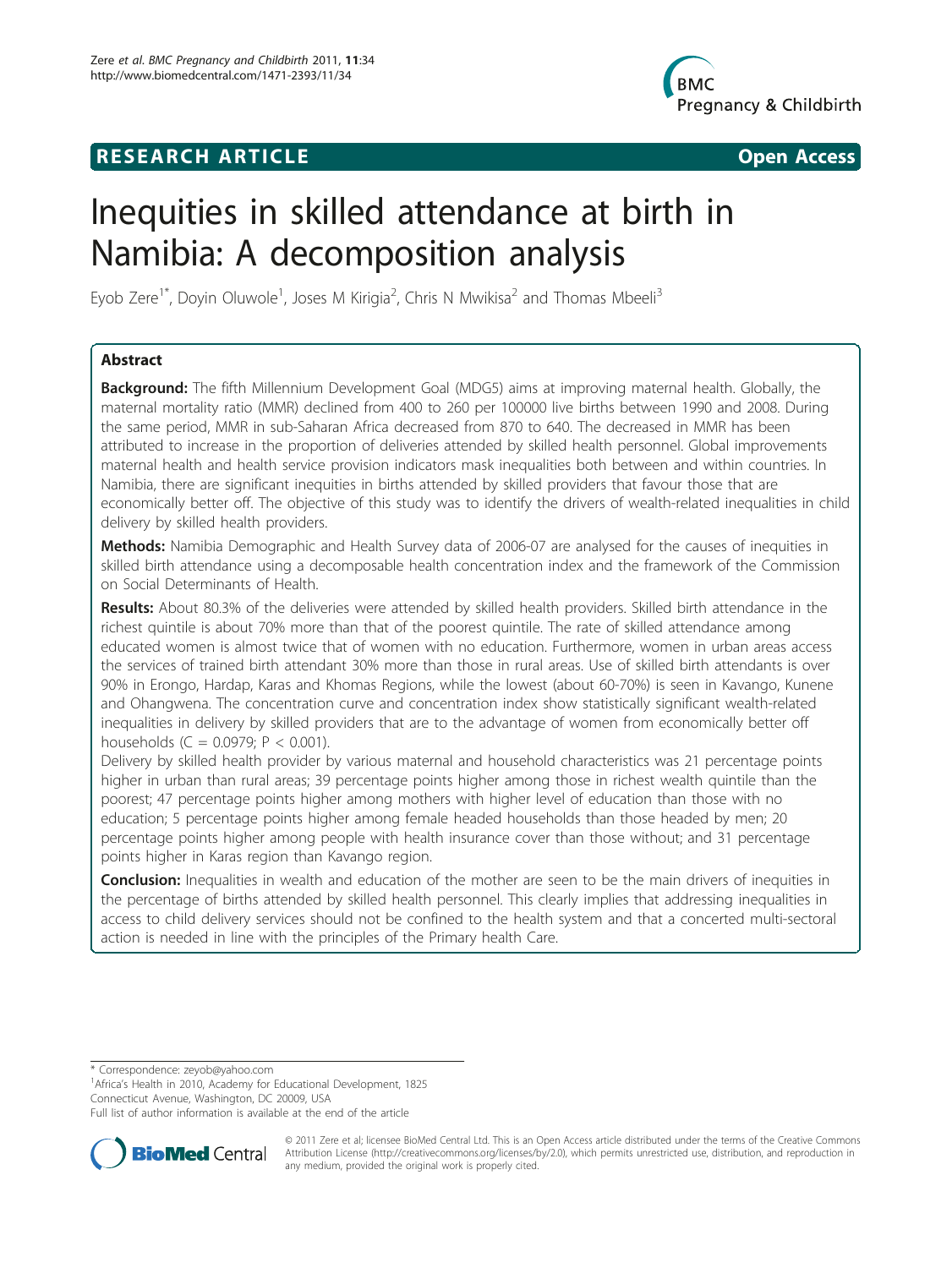# Background

There is increasing evidence on the existence of pervasive inequalities in health and health care that are related to socio-economic position as may be measured by household income/expenditure/wealth, occupation, gender, area of residence etc. both between and within countries [[1,2](#page-8-0)]. The existing evidence unequivocally reveals that morbidity and mortality are more prevalent at the lower end of the socio-economic ladder. In contrast, access to health services is concentrated among those at the upper end of the socio-economic spectrum.

The overwhelming evidence on socio-economic inequalities in health and health care has led to renewed interest globally and nationally to understand the causes of health sector inequalities and develop appropriate policy responses [[3\]](#page-8-0).

The differential in maternal health indicators is perhaps the largest differential in health status between rich and poor countries [[4](#page-8-0),[5\]](#page-8-0). In Sub-Saharan Africa, the adjusted maternal mortality ratio in 2008 was 640 per 100,000 live births, as compared to 14 per 100,000 in the developed regions. Similarly, while the life time risk of maternal death is 1 in 31 in Sub-Saharan Africa, the corresponding figure in the developed regions of the world is 1 in 4,300 [\[6](#page-8-0)].

In the period 2000-2008, about 96% of child deliveries were attended by skilled health personnel in the European Region of the World Health Organization. However, despite global improvement in the proportion of women delivered by skilled health workers, the situation in Africa has not changed [[7](#page-8-0)]. In the African Region only 47% of births were attended by skilled health personnel. The situation in Namibia is much better compared to this average - about 81% of births attended by skilled health personnel.

Data from low and middle-income countries also show significant within country gradients in health outcomes and utilization of health services. In the poorest 20% of the population, an infant is more than twice as likely to die before the age of 1 year and an under-five child is more than three times as likely to be stunted (short-for-age) compared to children from the 20% economically better-off households [[8\]](#page-8-0).

At the dawn of the current Millennium, World Leaders agreed to reduce maternal mortality by 75% in 2015 compared to its 1990 levels. One of the indicators for MDG 5 is the proportion of deliveries attended by trained health providers, which include doctors, nurses or midwives. Delivery by trained providers is necessary to reduce maternal mortality and is easy to monitor regularly and at reasonably short intervals compared to maternal mortality.

Global improvements mask inequalities both between and within countries. In Namibia, there are significant inequities in births attended by skilled providers that favour those that are economically better off [[9\]](#page-8-0). Identifying the determinants of inequities in health and health care is essential to designing equitable interventions  $[10]$  $[10]$ .

In line with the conceptual framework of the WHO Commission on Social Determinants of Health, access to delivery services by skilled health providers is shaped by political, social and economic forces. It then follows that addressing inequities requires a concerted multisectoral action, which is also in line with the Principles of Primary Health Care. The objective of this study was to identify the drivers of wealth-related inequalities in child delivery by skilled health providers using a decomposable health concentration index and the framework of the Commission on Social Determinants of Health (CSDH).

# Brief country profile

Namibia is a country in the South Western part of Africa covering a land area of 824,000 square kilometers. According to the 2001 population and housing census, the population was about 1.8 million with an inter-censal growth rate of 2.6% per annum [[11\]](#page-8-0). The country is divided into 13 Administrative Regions, which also correspond to the health regions.

Namibia is an upper middle income country [[12\]](#page-8-0) and one of those with the highest income inequality in the world [[13\]](#page-8-0). Table [1](#page-2-0) below depicts data on selected health and development indicators [\[13-16](#page-8-0)].

As can be seen from Table [1,](#page-2-0) although the country is better off than many countries in sub-Saharan Africa in terms of resources for health and development, there is a significant amount of inequity and inefficiency. The potential loss in human development due to inequalities in each of the dimensions of the HDI (life expectancy at birth, gross national income per capita and schooling) amounts to about 44%. The HDI falls to a level which is less than that of countries classified as low human development (HDI =  $0.393$ ) [[13\]](#page-8-0). Furthermore, the GNP per capita rank minus the HDI rank was -14 indicating inefficiency in translating resources into welfare, i.e. the country did not achieve the level of human development that could potentially have been achieved given its resources.

Antenatal care from a skilled provider (at least one visit) was about 95%. However, the proportion of pregnant women who received four or more antenatal care visits was only about 70%. The maternal mortality ratio of 449 per 100,000 live births in 2006/07 is a significant increase from the 1992 level, which was 225 per 100,000 live births. Apart from the direct and indirect causes of maternal mortality; limited access to emergency obstetric care and lack of transport and communication facilities also contribute to maternal mortality.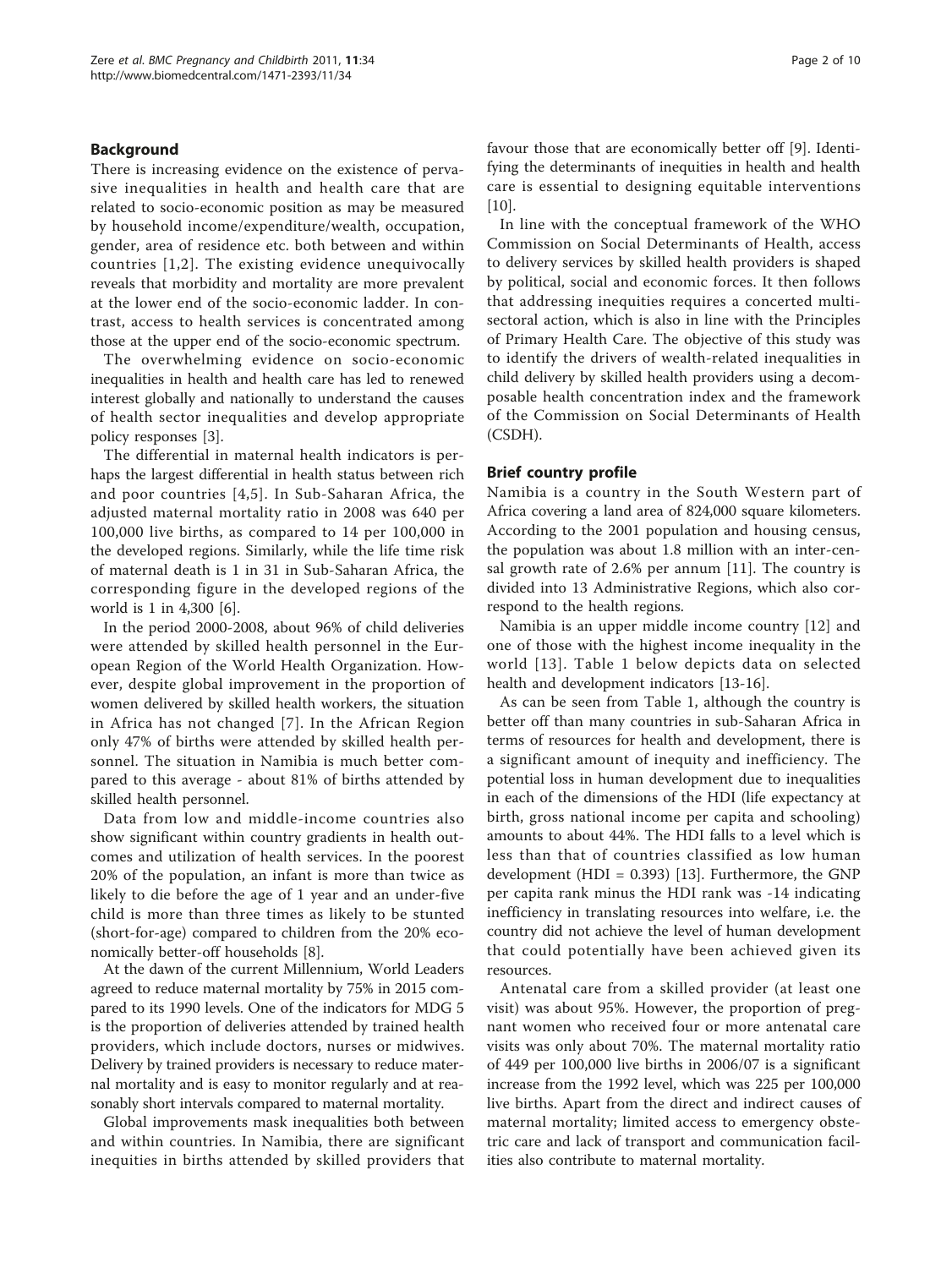<span id="page-2-0"></span>Table 1 Namibia: selected health and development indicators

| Indicator                                                                                   | Value |
|---------------------------------------------------------------------------------------------|-------|
| GDP per capita, 2008 (US\$)                                                                 | 4.149 |
| Income Gini index, 2000-2010                                                                | 74.3  |
| Human Development Index (HDI), 2010                                                         | 0.606 |
| Inequality-adjusted HDI, 2010                                                               | 0.338 |
| HDI rank out of 182 countries                                                               | 108   |
| GNP per capita rank minus HDI rank, 2010                                                    | $-14$ |
| Life expectancy at birth, 2007 (years)                                                      | 59    |
| Infant mortality rate per 1000 live births, 2002-2006                                       | 46    |
| Under-five mortality rate per 1000 live births, 2002-2006                                   | 69    |
| Total fertility rate, 2006-2007                                                             | 3.6   |
| Maternal mortality ratio per 100,000 live births, 1998-2007                                 | 449   |
| Percentage of pregnant women receiving antenatal care from a<br>skilled provider, 2006-2007 | 94.6  |
| Percentage of deliveries by a skilled provider, 2006-2007                                   | 81.4  |
| Adult (15-49 years) HIV prevalence rate, 2008 (%)                                           | 15.3  |
| Health expenditure per capita (real 2006 US\$)                                              | 276   |
| Physicians per 10,000 population 2000-2007                                                  | 3     |
| Nursing and midwifery personnel per 10,000 population, 2000-<br>2007                        | 31    |
| Hospital beds per 10,000 population, 2000-2008                                              | 33    |
| Antenatal care from skilled provider - at least one visit, 2006/<br>2007                    | 94.6  |
| Antenatal care from skilled provider - 4+ visits                                            | 70.4  |

To reverse the increasing trend of maternal mortality and consequently accelerate the progress towards the achievement of the 5<sup>th</sup> Millennium Development Goal (MDG 5) of reducing the maternal mortality ratio by three-quarters between 1990 and 2015, the Government has embarked on a number of initiatives, including development and implementation of a Roadmap for Accelerating the Reduction of Maternal and Neonatal morbidity and mortality.

# Methods

# Measuring inequalities

In measuring equity in a health outcome or access to health interventions, the following are required:

- indicator of the health intervention of interest (delivery by skilled health providers)

- a variable (stratifier) capturing socio-economic status against which the distribution is to be assessed (wealth); and

- a measure of socio-economic inequality to quantify the degree of inequity in the indicator variable of interest.

A concentration index (C) is used to measure wealthrelated inequalities in the observed use of delivery services by skilled health providers. The concentration index of a health care variable  $y$  (utilization of delivery services by trained health providers) can be defined using the concentration curve that links the cumulative proportion of individuals ranked by wealth to the corresponding cumulative proportion of  $y$  (use of delivery services by trained health providers). The concentration curve plots shares of the health care variable  $(y)$  against quantiles of the measure of socio-economic status (asset-based wealth index) [[17](#page-8-0)].

The concentration index is defined as twice the area between the concentration curve and the line of equality and assumes values between -1 and +1. A negative value of the concentration index denotes inequity in skilled care at birth that is to the advantage of the lower wealth quintiles implying that women of lower socio-economic status are delivered by skilled health providers more than their counterparts who are wealthier. In this case the concentration curve lies above the line of equality. On the other hand, a positive concentration index implies inequality in the use of delivery services by skilled providers that favours women who are wealthier (the concentration curve lies below the line of equality). When the value of the concentration index is zero, there are no wealth related inequalities in the use of delivery services by skilled providers. The concentration curve overlaps with the 45-degree line.

From individual level data, the concentration index can be computed using the following formula [[18\]](#page-8-0):

$$
C = \frac{2}{n\mu} \sum_{i=1}^{n} h_i R_i - 1 \tag{1}
$$

Where

 $h_i$  is the health variable of interest (delivery by skilled health providers);

 $\mu$  is the mean of  $h_i$ ;

 $R_i$  is the fractional rank of individual i in the distribution of socio-economic position; and

 $(R_i = \frac{1}{n}; i = 1$  for the poorest and  $i = n$  for the richest).

# Decomposing the concentration index

Wagstaff et al. [[19\]](#page-8-0) demonstrated that the concentration index of a health variable is additively decomposable to the concentration indices of the determinants of that health variable. In other words, the concentration index of the health variable of interest can be expressed as the sum of the contributions of the various determinants of that variable, together with unexplained residual component.

In decomposing the concentration index of delivery by skilled providers, the following steps are pursued:

1. Regressing the health variable against its determinants: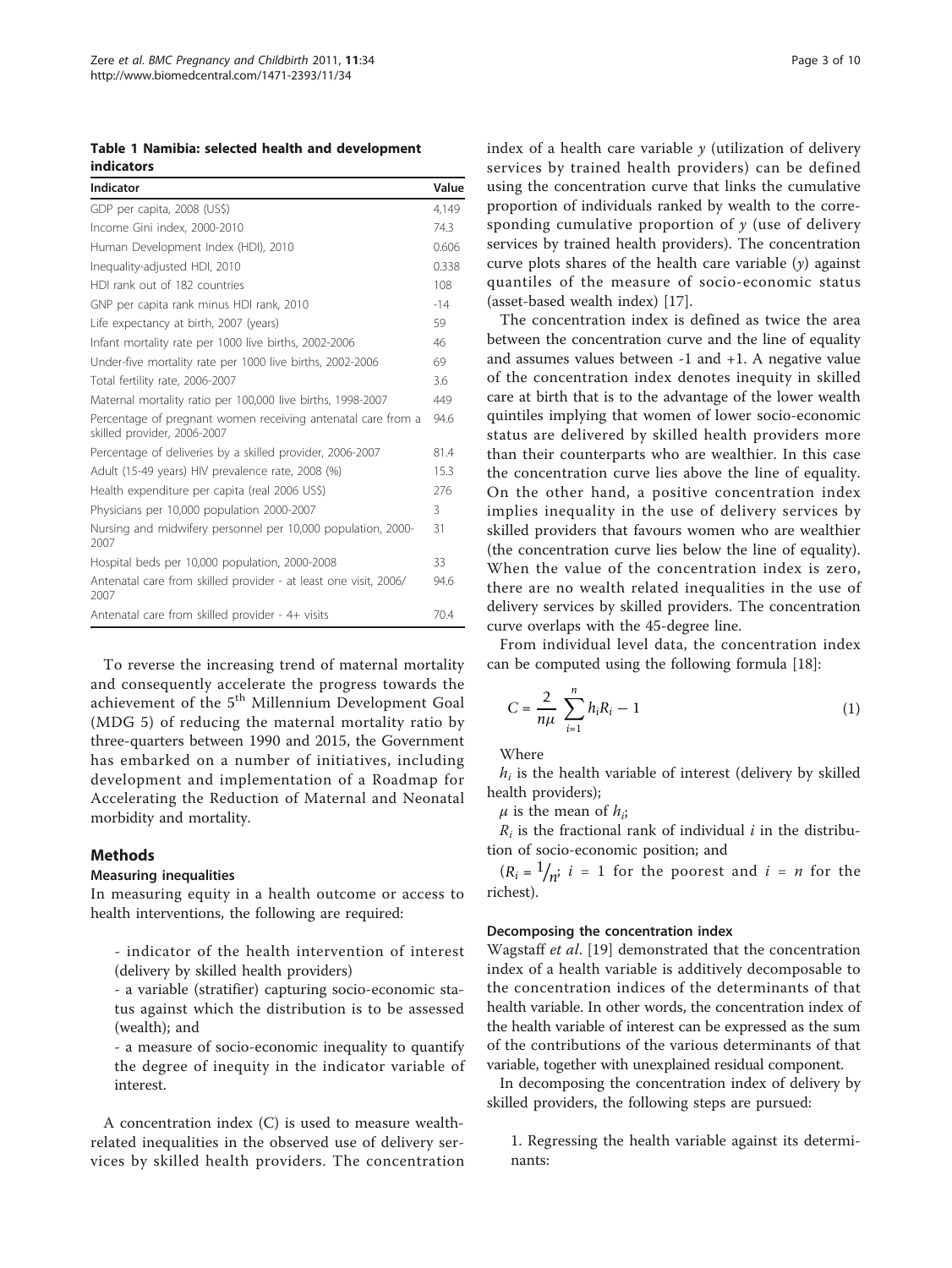$$
\gamma_i = \alpha + \sum_k \beta_k x_{ki} + \varepsilon_i \tag{2}
$$

Where:  $y_i = 1$  if the delivery was conducted by a skilled health provider;

 $x_k$ : a set of exogenous determinants of delivery by trained health provider;

 $\beta_k$ : coefficient of determinant  $x_k$ ; and

 $\varepsilon_i$ : random error term.

The dependent variable (delivery by skilled health personnel) is a binary variable with values of 1 (delivered by skilled provider) and 0 (otherwise). The linear probability model (LPM) in Equation 2 above has been used in order to satisfy the linearity assumption of the decomposition analysis, although the estimates are inefficient and the probability of delivery by skilled health providers may not fall within the conventional values of  $0 \le p \le 1$  and has heteroskedastic errors [[20\]](#page-8-0). However, the estimated probabilities from the LPM model have been constrained within the conventional values and a comparison with a probit model has not shown significant variations between the coefficients of the LPM and the marginal (or average) effects of the probit regression derived using the *dprobit* Stata command [\[17](#page-8-0)]. Furthermore, to adjust for heteroskedasticity, the predicted values from the regression model have been saved and used as weights to run weighted least squares (WLS) using the "*aweight*" option in Stata [\[21](#page-8-0)]

2. Calculating concentration indices for the health variable and for its determinants (and generalized concentration index of the error term):

For any linearly additive regression model of the health variable of interest  $(y_i)$  such as Equation 2 above, the concentration index for  $y$ , can be written as:

$$
C_{\gamma} = \sum_{k} \left( \beta_{k} \frac{\bar{x}_{ki}}{\mu} \right) c_{k} + \frac{GC_{\varepsilon}}{\mu}
$$
 (3)

Where:

 $C_y$ : concentration index of skilled care at birth (i.e. concentration index of  $y_i$ );

 $\bar{x}_k$ : mean value of determinant  $x_k$ ;

 $\mu$ : mean of the outcome variable  $y_i$  - that is the mean of deliveries by skilled health providers

 $c_k$ : concentration index of determinant  $x_k$ 

 $GC<sub>ε</sub>$ : residual component that captures wealthrelated inequality in skilled care at birth that is not accounted for by systematic variation in determinants across wealth groups.

The term in parenthesis in Equation 3 above expresses the impact of each determinant on the probability of delivery by skilled health providers. In other words, it denotes the elasticity  $(\eta_k)$  of the outcome variable (delivery by skilled health providers) with respect to the determinant  $x_k$  evaluated at the mean value of  $y_i$  (delivery by skilled health providers). The concentration index of delivery by skilled health providers is thus a weighted sum of the inequality in each of its determinants, with the weights equal to the elasticities of the determinants:

$$
C_{\hat{\gamma}} = \sum_{k} \eta_k c_k \tag{4}
$$

# The social determinants of health framework

Report of the WHO Commission on the Social Determinants of Health revitalized the need for sustained and concerted efforts to achieve health equity through action on the social determinants of health. The Commission's social determinants framework takes a holistic view of inequities in health and health care within and between countries. Inequities in health/healthcare are caused by the unequal distribution of power, income, goods and services nationally and internationally (Figure [1\)](#page-4-0) [\[22\]](#page-8-0).

The social determinants of health are the circumstances in which people are born, grow up, live, work and age, and the systems put in place to deal with illness. These circumstances are in turn influenced by a wider set of forces: economics, social policies and politics [[22](#page-8-0)].

The social determinants framework suggests that interventions to address health inequities have to be geared towards:

1. The circumstances of daily living, which include: differential exposure to health risks in early life, the social and physical environments and work associated with social stratification; and health care responses.

2. Structural drivers including the nature and degree of social stratification; biases, norms and values within society; global and national economic and social policy; and processes of governance at all levels.

As observed in Figure [1](#page-4-0), the health system is an important social determinant of health influenced by and influencing the other social determinants. However, the health system is not the only social determinant of health. The effect of the each of the factors in Figure [1](#page-4-0) in the genesis and perpetuation of health/health care inequities may vary from one country to another. It is therefore important to try to identify the effect of the various social determinants of health on health outcomes and access to health care in order to design evidence-based interventions and policy instruments.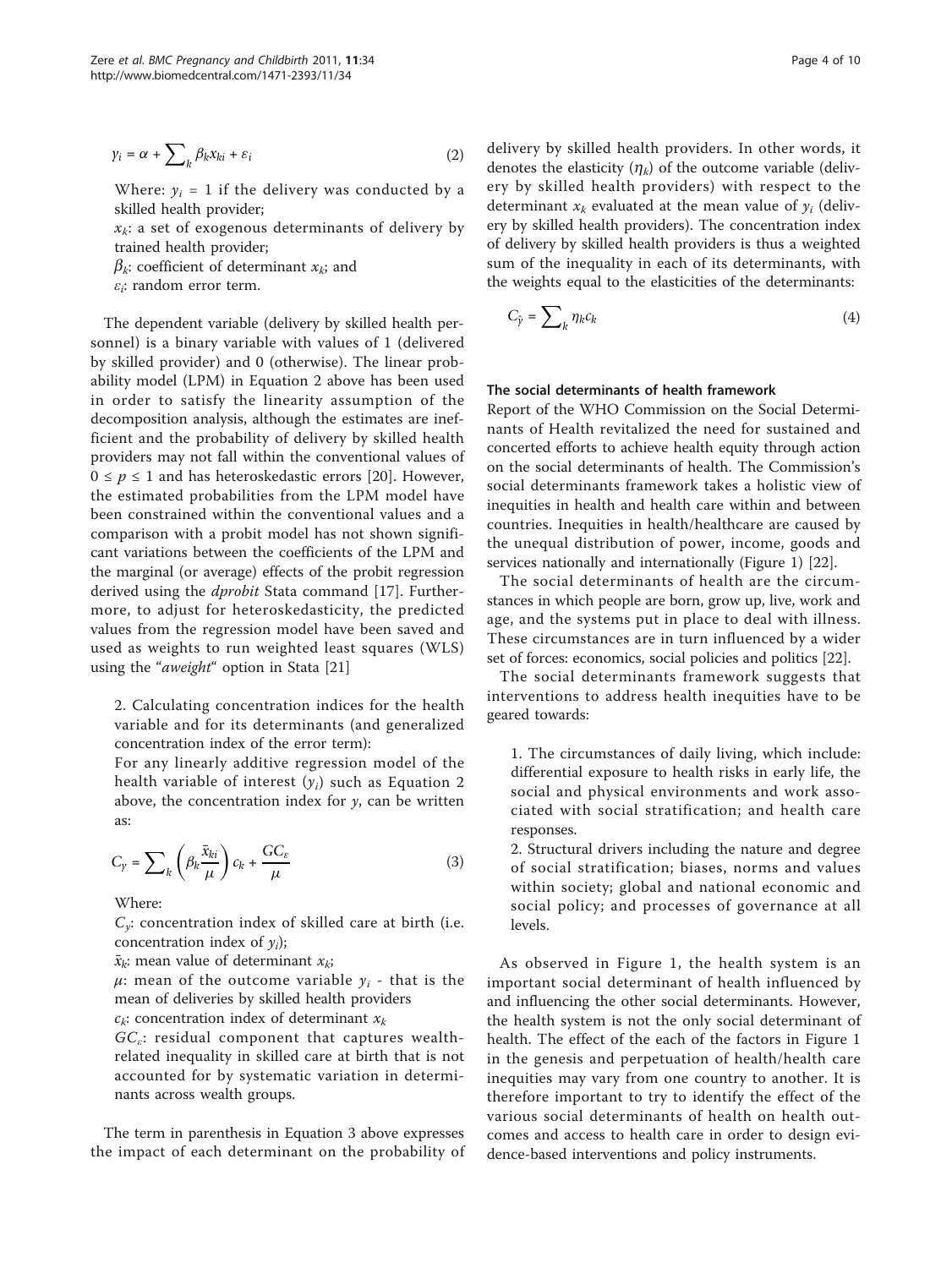<span id="page-4-0"></span>

# Data and Variables

Data from the Namibia Demographic and Health Survey 2006-07 was used for this study. The data is available on the MEASURE DHS website for registered users.

In the linear probability model of the determinants of delivery by skilled health providers and the decomposition analysis the following variables have been used:

1. Dependent variable: delivery by skilled health providers, which takes a value of 1 if the delivery has been attended by skilled health providers and a value of zero otherwise.

- 2. Independent variables:
	- Region;
	- Place of residence urban/rural;
	- Wealth as computed from the asset indices;
	- Education of mother in years of schooling completed

• Head of household - a dummy where female household assumes a value of one; and

• Insurance coverage - a dummy with a value of one if the woman has insurance coverage.

In NDHS 2006-07, a representative two-stage probability sample of 10,000 households was selected. The first stage consisted of selection of 500 primary sampling units (PSUs) from a sampling frame of 3,750 PSUs with probability proportional to size; the size being the number of households in the 2001 Population Census. The

second stage involved the systematic selection of 20 households in each PSU [\[14](#page-8-0)].

The demographic and health surveys do not contain data on household income or consumption expenditure. Instead wealth index is used as a proxy. The wealth index is based on household ownership of consumer goods (such as radio, television); dwelling characteristics; type of drinking water source; toilet facilities and other characteristics related to the household's socio-economic status. The asset indices are constructed using the method of principal component analysis (PCA) [[14\]](#page-8-0). Studies have shown a close relationship between asset ownership and consumption expenditure in developing countries [[23\]](#page-8-0) and that household asset is a good indicator of the long-run economic status of households [[24](#page-8-0)]

# Data analysis

Data was analyzed using STATA 10 statistical software and MS Excel.

# **Results**

# Descriptive statistics

About 80.3% of the deliveries were attended by skilled health providers. A breakdown by various maternal and household characteristics is provided in Table [2.](#page-5-0)

Delivery by skilled health providers is observed to differ by the various characteristics provided in Table [2](#page-5-0). Most pronounced differences are seen by the household wealth status and mother's level of education. Skilled birth attendance in the richest quintile is about 70%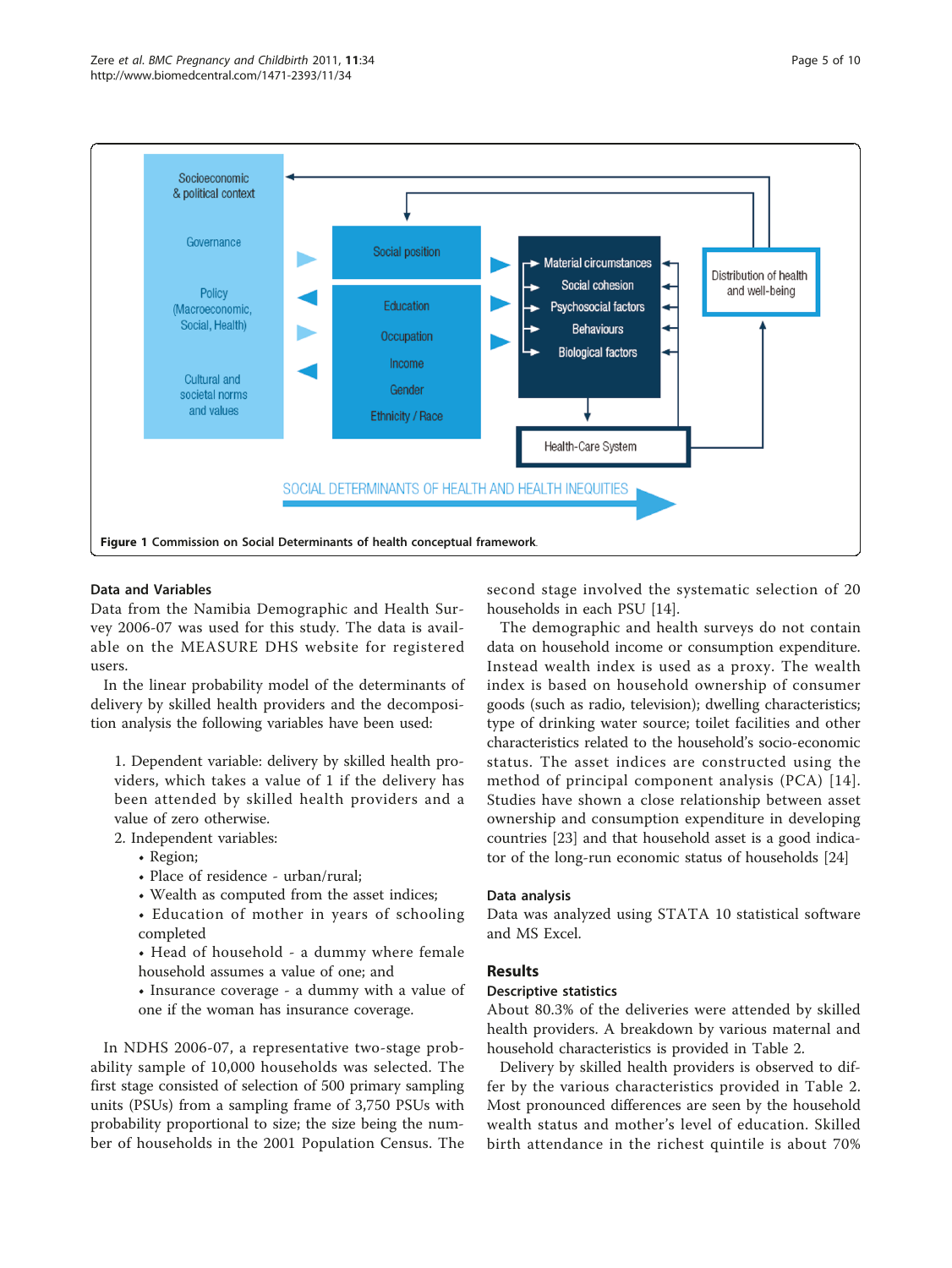| Characteristic               | Delivery by skilled provider (%) |
|------------------------------|----------------------------------|
| Place of residence:          |                                  |
| Rural                        | 72.2                             |
| Urban                        | 93.5                             |
| Wealth quintile:             |                                  |
| Poorest (Q1)                 | 58.4                             |
| Poorer (Q2)                  | 72.6                             |
| Middle (Q3)                  | 84.8                             |
| Richer (Q4)                  | 93.2                             |
| Richest (Q5)                 | 97.2                             |
| Mother's level of education: |                                  |
| No education                 | 49.4                             |
| Primary                      | 70.7                             |
| Secondary                    | 91.5                             |
| Higher                       | 96.2                             |
| Sex of household head:       |                                  |
| Female                       | 82.7                             |
| Male                         | 78.1                             |
| Health insurance coverage:   |                                  |
| No                           | 78.0                             |
| Yes                          | 97.5                             |
| Region:                      |                                  |
| Caprivi                      | 83.5                             |
| Erongo                       | 90.6                             |
| Hardap                       | 91.2                             |
| Karas                        | 94.1                             |
| Kavango                      | 63.1                             |
| Khomas                       | 90.6                             |
| Kunene                       | 63.6                             |
| Ohangwena                    | 71.9                             |
| Omaheke                      | 79.2                             |
| Omusati                      | 88.2                             |
| Oshana                       | 89.0                             |
| Oshikoto                     | 79.3                             |
| Otjozondjupa                 | 77.8                             |

<span id="page-5-0"></span>Table 2 Delivery by skilled health provider by various maternal and household characteristics

more than that of the poorest quintile. The rate of skilled attendance among educated women is almost twice that of women with no education. Furthermore, women in urban areas access the services of trained birth attendant 30% more than those in rural areas.

Use of skilled birth attendants is over 90% in Erongo, Hardap, Karas and Khomas Regions, while the lowest (about 60-70%) is seen in Kavango, Kunene and Ohangwena. Parturient women in Erongo, Hardap, Karas and Khomas utilize the services of skilled attendants by more than 40% compared to those in Kavango. In six out of the thirteen regions, use of skilled delivery is less than the national average of 81%.

The concentration curve (Figure [2](#page-6-0)) and concentration index show statistically significant wealth-related inequalities in delivery by skilled providers that are to the advantage of women from economically better off households ( $C = 0.0979$ ;  $P = \langle 0.001 \rangle$ . The concentration curve in Figure [2](#page-6-0) lies below the main diagonal indicating that economically better off women are skilled birth attendants more than those who are economically worse off.

### Decomposition analysis

The decomposition analysis clarifies how each determinant of delivery by skilled providers contributes to the total wealth-related inequality in delivery by skilled health providers [[25\]](#page-9-0). As can be observed from formula  $4 (C_{\hat{y}} = \sum$  $h_k$ <sup> $\eta_k c_k$ </sup>), the contribution of each determinant depends on: (i) its impact on delivery by skilled health providers (elasticity); and (ii) how unequally distributed over wealth the determinant is (its concentration index). The results of the decomposition analysis are depicted in Table [3.](#page-6-0)

The concentration indices of Erongo, Hardap, Karas, Khomas have a high pro-wealthy concentration index (P < 0.001) implying that most of the relatively wealthy people inhabit this regions. In contrast, most of the relatively less wealthy people live in Ohangwena, Omusati and Oshikoto regions ( $P < 0.001$ ). The concentration indices for urban residence, education of mother, and insurance coverage have a statistically significant positive value indicating that they are more prevalent among the relatively wealthier segment of the population. On the other hand, female household heads are seen more among those that are less wealthy.

It is also observed that the three regions (Kavango, Kunene and Ohangwena) with the lowest rates of skilled birth attendance are mainly inhabited by the poor, as demonstrated by the negative concentration indices.

As discussed above, the contribution of each of the determinants to the total concentration index of delivery by skilled health providers depends on the impact of the determinant and its concentration index. A determinant that has a high impact but with no wealth-related gradient will have less contribution to the overall concentration index as opposed to one that with a high impact and high wealth-related inequality.

Figure [3](#page-7-0) presents a summary of the contribution of the determinants to the overall concentration index of the variable, delivery by skilled health providers.

It is clearly observed that most of the inequality in delivery by skilled health providers that is to the advantage of the wealthier segment of the population is explained by inequalities in income, education and urban residence. The variables: region, insurance coverage and female-headed household seem to have inequality reducing effect, although not substantial.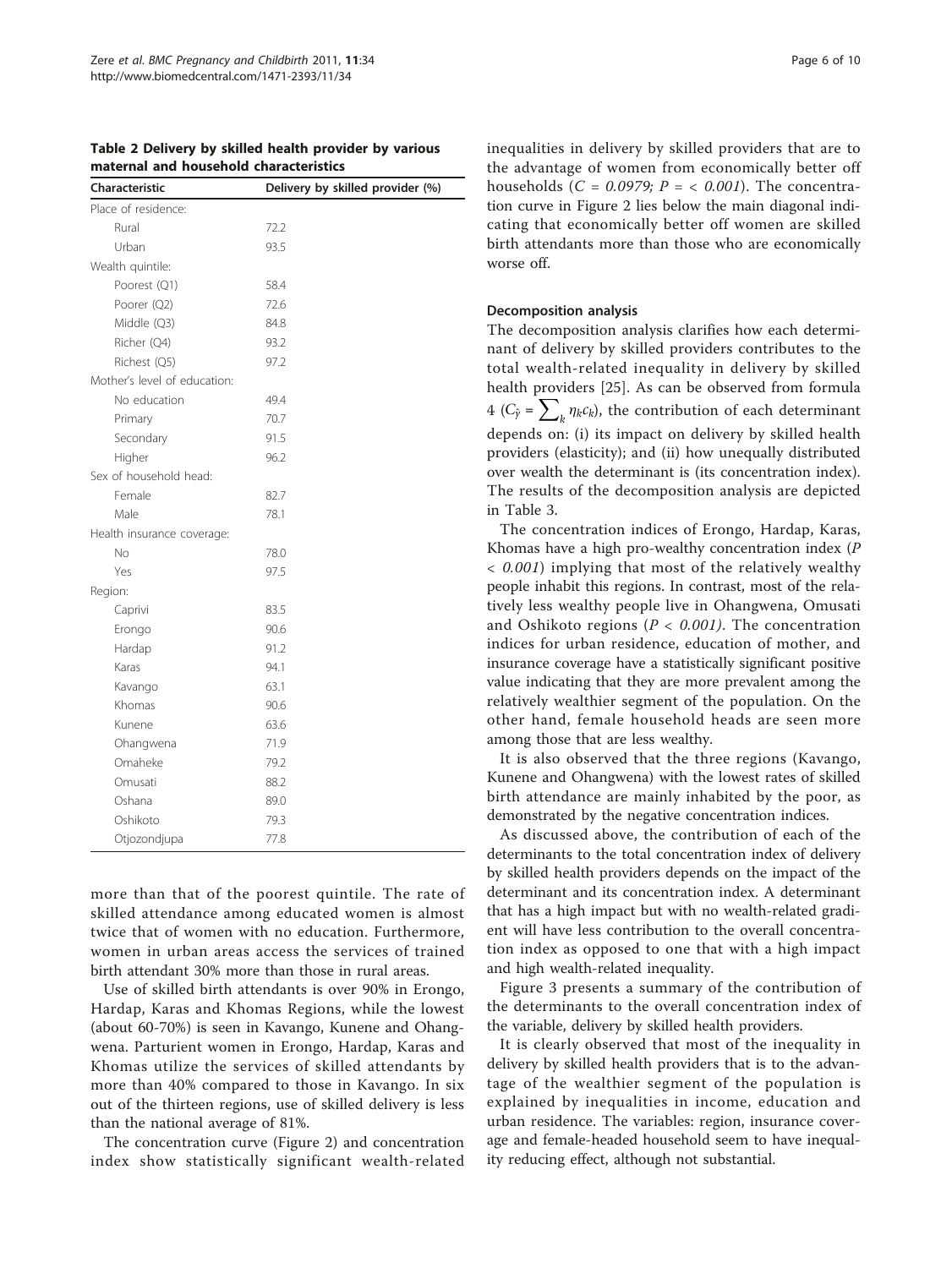<span id="page-6-0"></span>

# **Discussion**

To the best of our knowledge this is the first study of its kind in Namibia. An attempt is made to identify the drivers of wealth-related inequalities in child delivery by skilled health providers using a decomposable health concentration index and the framework of the Commission on Social Determinants of Health. Addressing inequities in health and health care requires action on the social determinants of health [[1\]](#page-8-0). Design of appropriate evidence-based policy responses entails identification of those social determinants of health and health care that significantly influence inequities.

The findings of this study highlight the significant role that social determinants play in access to child delivery services by trained providers. Health systems are a social determinant of health that influence and are influenced by the other social determinants. Inequalities in wealth and education of the mother are seen to be the main

|  |  |  | Table 3 Results of the decomposition analysis |  |
|--|--|--|-----------------------------------------------|--|
|--|--|--|-----------------------------------------------|--|

| Variable                      | coefficient  | Mean     | <b>Elasticity</b> | c         | Contribution to C | % contribution to C |  |  |
|-------------------------------|--------------|----------|-------------------|-----------|-------------------|---------------------|--|--|
| Erongo                        | $-0.0876227$ | 0.0615   | $-0.00661$        | 0.5441    | $-0.0036$         | $-3.67$             |  |  |
| Hardap                        | 0.0002425    | 0.0294   | 0.00001           | 0.3019    | 0.0000            | 0.00                |  |  |
| Karas                         | $-0.0033303$ | 0.0292   | 0.00012           | 0.4219    | $-0.0001$         | $-0.05$             |  |  |
| kavango                       | $-0.1280143$ | 0.1202   | $-0.01887$        | $-0.4067$ | 0.0077            | 7.84                |  |  |
| Khomas                        | $-0.0896233$ | 0.1848   | $-0.02031$        | 0.5900    | $-0.0120$         | $-12.24$            |  |  |
| Kunene                        | $-0.1518182$ | 0.0378   | $-0.00703$        | $-0.1337$ | 0.0009            | 0.96                |  |  |
| Ohangwena                     | $-0.0607882$ | 0.1143   | $-0.00852$        | $-0.4373$ | 0.0037            | 3.81                |  |  |
| Omaheke                       | $-0.0517934$ | 0.0462   | $-0.00294$        | 0.0567    | $-0.0002$         | $-0.17$             |  |  |
| Omusati                       | 0.0355298    | 0.0903   | 0.00394           | $-0.3560$ | $-0.0014$         | $-1.43$             |  |  |
| Oshana                        | 0.0076805    | 0.0719   | 0.00068           | 0.0115    | 0.0000            | 0.01                |  |  |
| Oshikoto                      | $-0.0184259$ | 0.0901   | $-0.00204$        | $-0.2326$ | 0.0005            | 0.48                |  |  |
| Otjozondjupa                  | $-0.0667059$ | 0.0699   | $-0.00572$        | 0.1933    | $-0.0011$         | $-1.13$             |  |  |
| Urban residence               | 0.1046003    | 0.4154   | 0.05328           | 0.4802    | 0.0256            | 26.13               |  |  |
| wealth                        | 0.0000005    | 134746.8 | 0.07864           | 0.4205    | 0.0331            | 33.78               |  |  |
| Education of mother           | 0.0291295    | 7.6238   | 0.27228           | 0.1540    | 0.0419            | 42.84               |  |  |
| Female household head         | 0.0072470    | 0.4826   | 0.00429           | $-0.0561$ | $-0.0002$         | $-0.25$             |  |  |
| Has insurance coverage        | $-0.0075669$ | 0.1418   | $-0.00132$        | 0.5894    | $-0.0008$         | $-0.79$             |  |  |
| Residual (unexplained) 0.0038 |              |          |                   |           |                   |                     |  |  |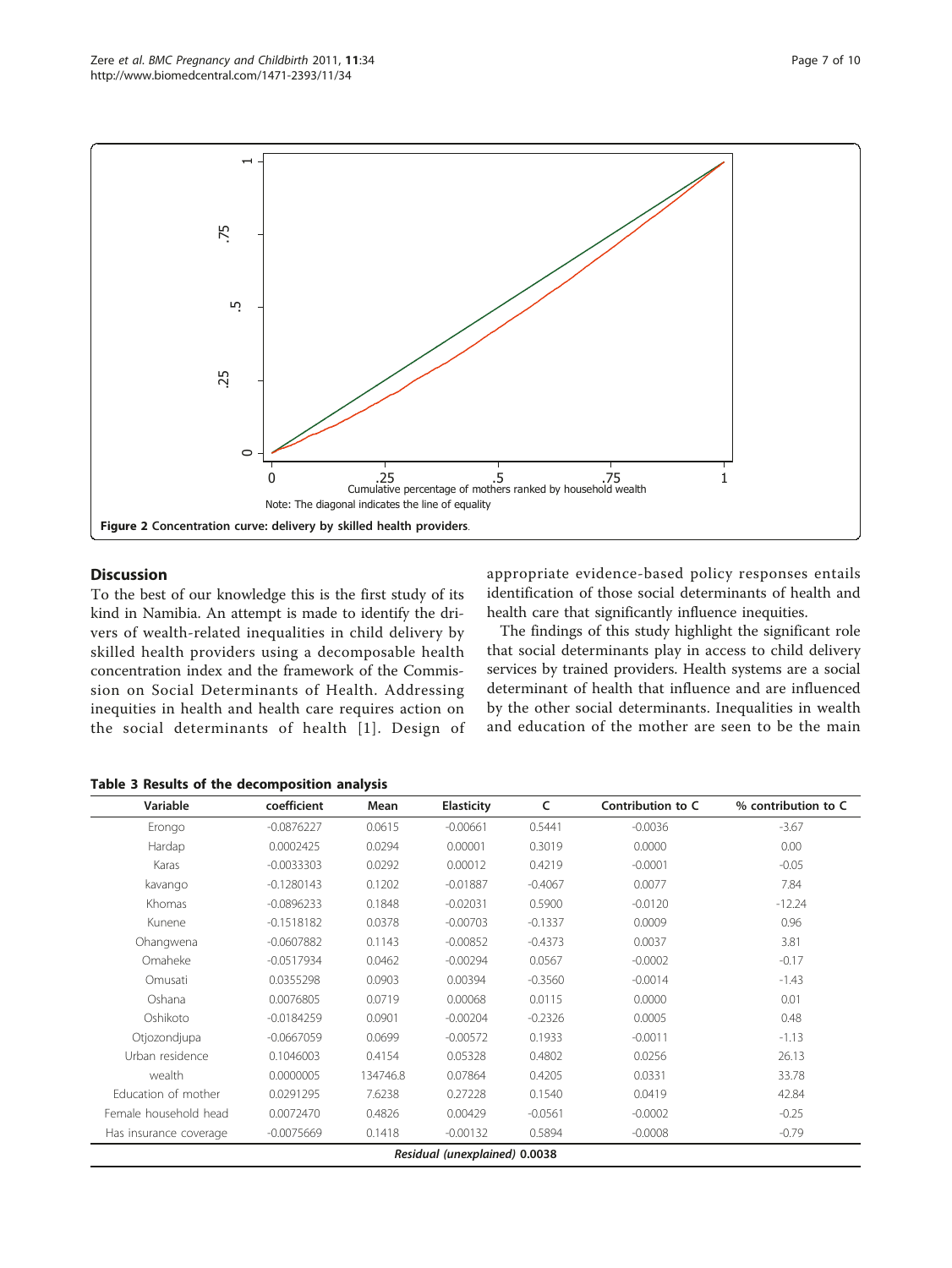<span id="page-7-0"></span>

drivers of inequities in the health system variable delivery by trained health providers. This brings to the fore that addressing inequalities in access to child delivery services should not be confined to the health system and that a concerted multi-sectoral action is needed in line with the principles of the Primary Health Care [\[26](#page-9-0)].

In Namibia, inequality in wealth is found to be one of the major contributors of inequity in access to child delivery by trained providers. The country is one of those with the highest income inequality in the world. It is therefore imperative to address this unacceptably high level of income inequality, in order to improve inequities in access to delivery services by trained health providers. There has been a debate on the relationship between income inequality and health; findings and conclusions have been far from consistent [[27](#page-9-0)]. However, income inequality is one of the markers of the unequal distribution of goods and services [[22](#page-8-0)] including healthenhancing ones. Addressing inequities in delivery care by skilled attendants is essential for achieving MDG targets for maternal health [[28\]](#page-9-0). Hence, addressing wealth inequalities contributes to improving equity in delivery by skilled attendants and consequently to achievement of the MDG related to improving maternal health. It is, however, important to note that redressing wealth inequalities alone can not be an effective intervention to inequities in access to maternity care in the absence of interventions that also tackle the other social determinants such as education [[27](#page-9-0)].

The link between education of the mother and use of delivery services by trained health providers is well

established [[29\]](#page-9-0). Influences of maternal education can be observed in two ways: (i) education can improve the ability of individuals to produce health (without relying on health services) by influencing their life style; and (ii) increasing the use of health care services through improved knowledge, attitude and practice [[30\]](#page-9-0). A study in Thailand using data from Multiple Indicator Cluster Survey (MICS) found that education of the mother is the major determinant of inequities in delivery by skilled health workers [\[31](#page-9-0)]. Our study indicates that inequality in maternal level of education is the major driver of inequities in delivery by trained health providers. Hence, bridging inequalities in the maternal levels of education is an important undertaking to narrow inequities in the use of delivery services by skilled health providers.

The other determinant of inequities in delivery by skilled providers is distribution according to residential location. It has been observed that there is a very high positive concentration index in urban residence implying that there is a high concentration of the economically better off segment of society in urban areas. It may be difficult in the current study to identify the mechanisms by which inequalities in urban residence influence inequities in delivery by skilled attendants. It may partly be explained by supply-side factors, where there is commonly a differential access to services favoring urban areas (urban-bias). There may also be a high concentration of the economically better off and the better educated in urban areas, which may contribute to the influence of inequalities of urban location to inequities in delivery by skilled attendants. It is thus important to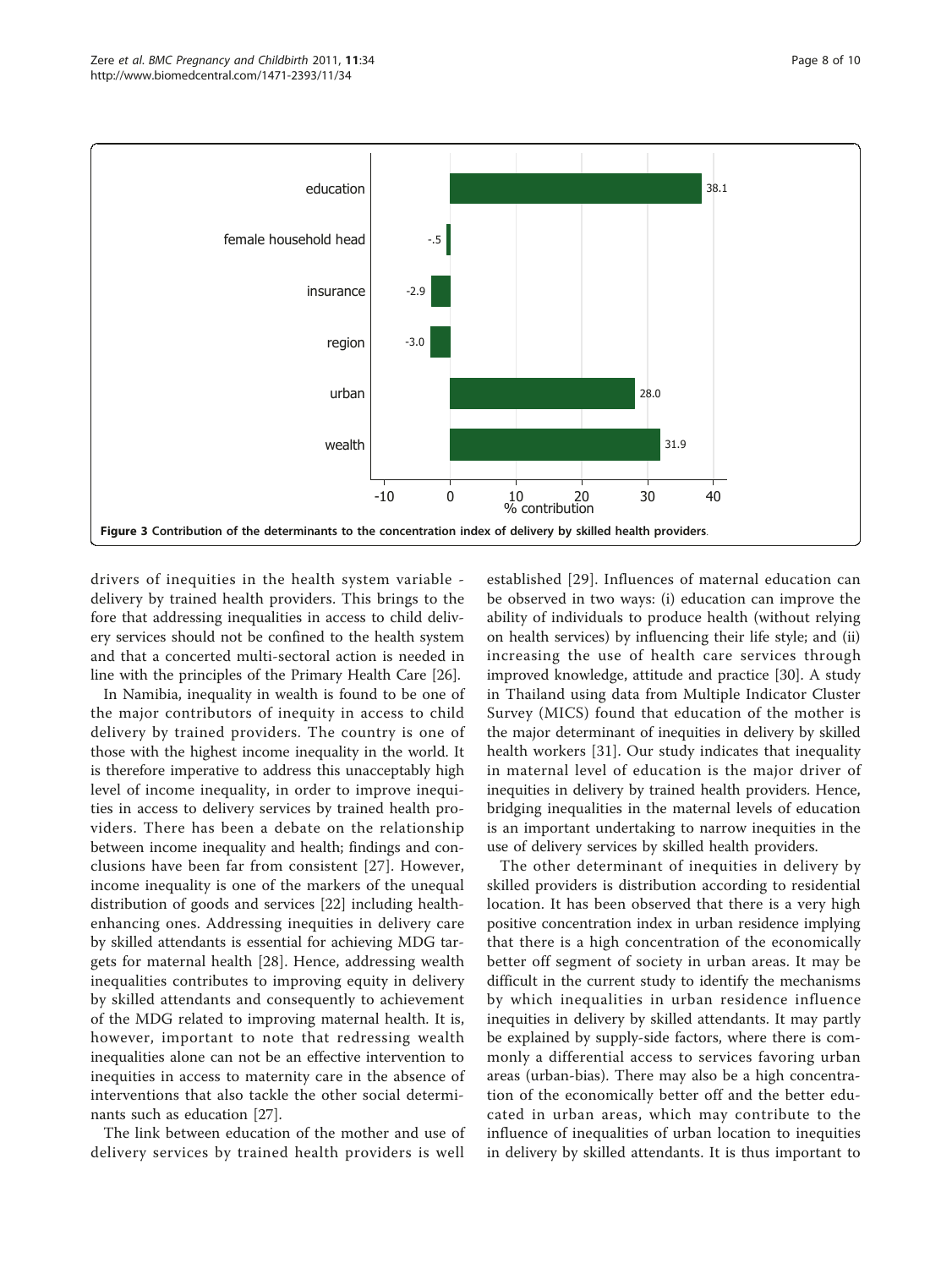<span id="page-8-0"></span>carefully understand the mechanisms of influence and take appropriate equity-enhancing measures accordingly.

The social determinants of health such as education, income and place of residence are closely linked to access, experiences and benefits from health care, which is itself a social determinant of health [[32\]](#page-9-0). The findings of this study are in line with this assertion of the WHO Commission on Social Determinants of Health. Therefore, addressing inequities in the use of delivery services by skilled health providers requires tackling these social determinants of health systems through a concerted multi-sectoral action. The four sets of Primary Health Care reforms that include: (i) the universal coverage reforms; (ii) service delivery reforms; (iii) public policy reforms; and (iv) leadership reforms [\[33](#page-9-0)] are very relevant here in bridging the observed inequities in the use of delivery services by skilled health providers and consequently contribute to the achievement of the MDG 5 targets.

# Conclusions

Most of the inequality in births attended by skilled health personnel, which is skewed towards the wealthier segment of the population, is explained by inequalities in income, education and urban residence. The region, insurance coverage and female-headed household variables seem to have inequality reducing effect, although not substantial.

Therefore, the fact that inequalities in wealth and education of the mother are the main drivers of inequities in the percentage of births attended by skilled health personnel implies that policy interventions for addressing inequalities in access to child delivery services should be multi-sectoral in line with the principles of the Primary health Care.

#### List of abbreviations

C: Concentration index; CSDH: WHO Commission on Social Determinants of Health; DHS: Demographic and Health Survey; HDI: Human Development Index (HDI); LPM: Linear probability model; MDGs: Millennium Development Goals; MMR: Maternal mortality ratio; MICS: Multiple Indicator Cluster Survey; PHC: Primary health care

#### Acknowledgements

The authors would like to thank all the teams that conducted the Namibia Demographic and Health Survey. The manuscript contains the analysis and views of the authors only and does not represent the decisions or stated policies of the institutions that they work for.

#### Author details

<sup>1</sup> Africa's Health in 2010, Academy for Educational Development, 1825 Connecticut Avenue, Washington, DC 20009, USA. <sup>2</sup>World Health Organization, Regional Office for Africa, Brazzaville, Congo, Africa. <sup>3</sup>Ministry of Health and Social Services, Windhoek, Namibia, Africa.

#### Authors' contributions

EZ conceived the research, performed the analysis and drafted the manuscript. DO, TM, CNM and JMK contributed to the drafting of and

review of the manuscript. All authors read and approved the final manuscript.

#### Competing interests

The authors declare that they have no competing interests.

Received: 13 December 2010 Accepted: 14 May 2011 Published: 14 May 2011

#### References

- 1. Marmot M: Social determinants of health inequalities. The Lancet 2005, 365:1099-1104.
- 2. Marmot M, Commission on Social Determinants of Health: Achieving health equity: from root causes to fair outcomes. The Lancet 2007, 370:1153-63.
- 3. Yazbeck AS: Attacking inequality in the health sector: a synthesis of evidence and tools. Washington, DC: World Bank; 2009.
- 4. United Nations: The Millennium Development Goals Report 2009. New York; 2009.
- 5. Kruk ME, Prescott MR, Galea S: [Equity of Skilled Birth Attendant Utilization](http://www.ncbi.nlm.nih.gov/pubmed/18048785?dopt=Abstract) [in Developing Countries: Financing and Policy Determinants.](http://www.ncbi.nlm.nih.gov/pubmed/18048785?dopt=Abstract) American Journal of Public Health 2008, 98(1):142-147.
- 6. WHO, UNICEF, UNFPA, World Bank: Trends in maternal mortality: 1990- 2008. Geneva: World Health Organization; 2010.
- 7. World Health Organization: World Health Statistics 2010. Geneva; 2010.
- 8. Gwatkin D, Rutstein S, Johnson K, Suliman E, Wagstaff A, Amouzou A: Socio-economic differences in health, nutrition and population. Washington, DC: World Bank; 2007.
- 9. Zere E, Tumusiime P, Walker O, Kirigia J, Mwikisa C, Mbeeli T: [Inequities in](http://www.ncbi.nlm.nih.gov/pubmed/20540793?dopt=Abstract) [utilization of maternal health interventions: implications for progress](http://www.ncbi.nlm.nih.gov/pubmed/20540793?dopt=Abstract) [towards MDG 5 targets.](http://www.ncbi.nlm.nih.gov/pubmed/20540793?dopt=Abstract) International Journal for Equity in Health 2010, 9:16.
- 10. Yiengprugsawan V, Lim LLY, Carmichael GA, Seubsman SA, Sleigh AC: [Tracking and decomposing health and disease inequality in Thailand.](http://www.ncbi.nlm.nih.gov/pubmed/19560371?dopt=Abstract) Ann Epidemiol 2009, 19:800-807
- 11. National Planning Commission: 2001 population and housing census. Windhoek; 2003.
- 12. World Bank: World Development Report 2010: Development and climate change. Washington DC; 2009.
- 13. United Nations Development Programme: Human Development Report 2010: The real wealth of nations - pathways to human development. New York; 2010.
- 14. Ministry of Health and Social Services, Macro International Inc: Namibia Demographic and Health Survey 2006-07. Windhoek, Namibia and Calverton, USA; 2008.
- 15. World Health Organization: World Health Statistics 2009. Geneva; 2009.
- 16. Ministry of Health and Social Services, Health Systems 20/20: Namibia National Health Accounts 2001/02-2006/07. Windhoek, Namibia and Bethesda, MD, USA; 2008.
- 17. O'Donnell O, van Doorslaer E, Wagstaff E, Lindelow M: Analyzing health equity using household survey data. Washington DC: World Bank; 2008.
- 18. Kakwani N, Wagstaff A, van Doorslaer E: Socio-economic inequalities in health: measurement, computation and statistical inference. Journal of Econometrics 1997, 77(1):87-103.
- 19. Wagstaff A, van Doorslaer E, Watanabe N: On decomposing the causes of health sector inequalities with an application to malnutrition inequalities in Vietnam. Journal of Econometrics 2003, 112(1):219-227.
- 20. Hosseinpoor AR, Van Doorslaer E, Speybroeck N, Naghavi M, Mohammad K, Majdzadeh R, Delavar B, Jamshidi H, Vega : [Decomposing socioeconomic](http://www.ncbi.nlm.nih.gov/pubmed/16987848?dopt=Abstract) [inequality in infant mortality in Iran.](http://www.ncbi.nlm.nih.gov/pubmed/16987848?dopt=Abstract) International Journal of Epidemiology 2006, 35:1211-1219.
- 21. Jones A: Applied econometrics for health economists. United Kingdom: Radcliffe Publishing Ltd; 2007.
- 22. World Health Organization: Closing the gap in a generation: health equity through action on the social determinants of health. Final report of the Commission on Social Determinants of health. Geneva; 2008.
- 23. Filmer D, Pritchett L: Estimating wealth effects without expenditure data - or tears: An application to educational enrolments in States of India. Washington DC: The World Bank; 1989.
- 24. Houweling TA, Kunst AE, Mackenbach JP: [Measuring health inequality in](http://www.ncbi.nlm.nih.gov/pubmed/14609435?dopt=Abstract) [developing countries: does the choice of the indicator of economic](http://www.ncbi.nlm.nih.gov/pubmed/14609435?dopt=Abstract) [status matter?](http://www.ncbi.nlm.nih.gov/pubmed/14609435?dopt=Abstract) International Journal for Equity in Health 2003, 2:8.